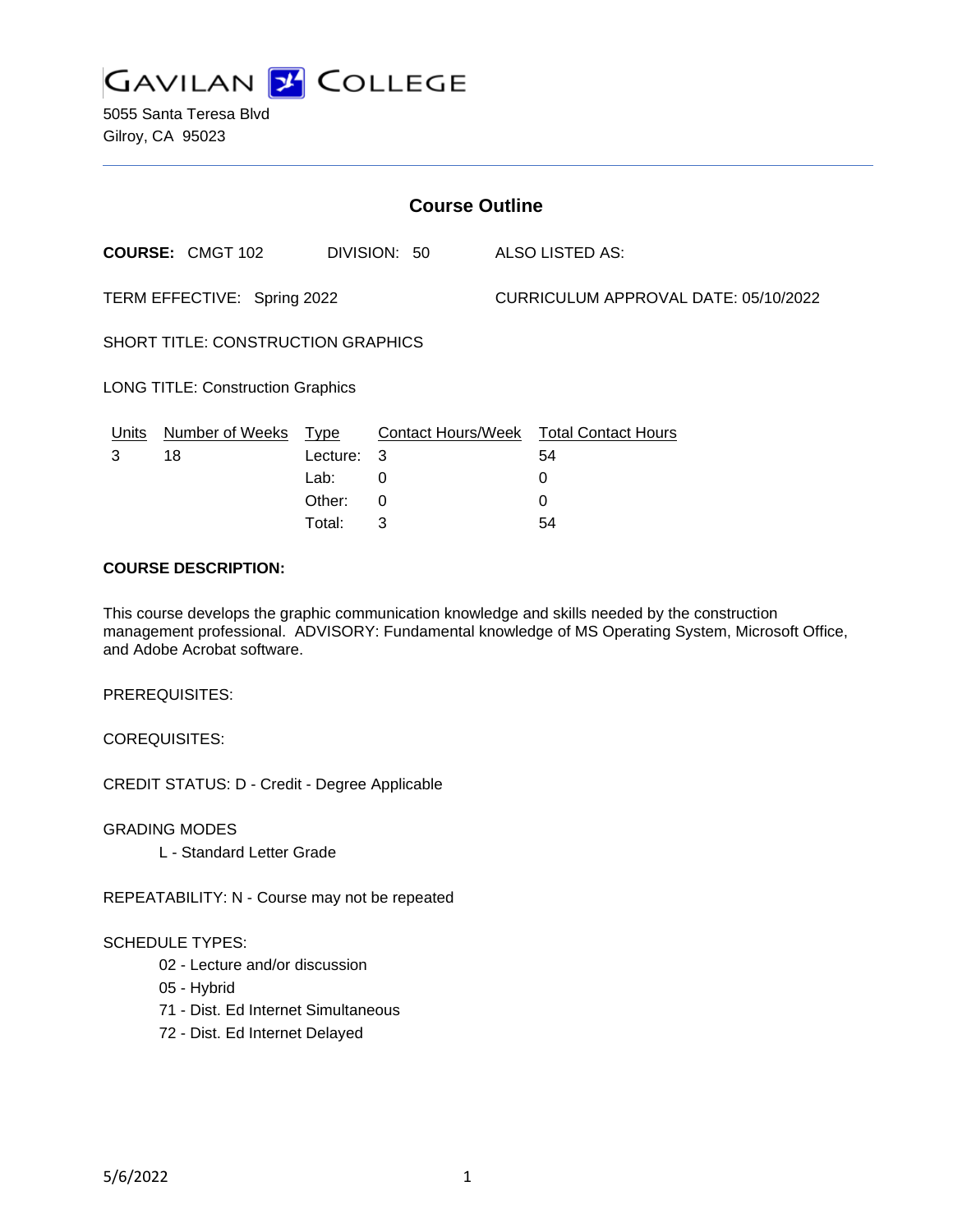# **STUDENT LEARNING OUTCOMES:**

By the end of this course, a student should:

- 1. Recognize the application of virtual construction and modeling in the design and construction industry.
- 2. Analyze construction documents for planning and management of construction processes.
- 3. Apply the principles and concepts of 2D construction graphics and 3D modeling.

## **COURSE OBJECTIVES:**

By the end of this course, a student should:

- 1. Identify key construction graphics and modeling terminology.
- 2. Demonstrate skills in the basic building and manipulation of 3D computer models.

3. Explain how SketchUp, Revit, and Navisworks software functions and perform various modeling exercises using this software.

### **CONTENT, STUDENT PERFORMANCE OBJECTIVES, OUT-OF-CLASS ASSIGNMENTS**

Curriculum Approval Date: 05/10/2022

12 Hours

Content: Introduction. Visualization and Projections. Shapes, Scaling and Calculations: such as Numbers, Basic Algebra, Fractions and Percentages, Graphs, Geometry, Areas and Volumes. Computer Techniques: Software Demonstration/SketchUp 3D Modeling Software. Drawing and Layout. Vocabulary. Exam.

12 Hours

Content: Construction Documents: such as Bidding Documents, Construction Contractor Agreement, Architectural Drawings, Specifications, Bill of Quantities, Schedules, Work Orders, Subcontractor Applications, Blanket Subcontractor Agreement, Form W-9, Insurance Requirements/Certificate of Insurance, Daily Reports, Safety Reports, Workers Compensation Waiver, State Sales Tax Exempt Certification. Project Plans: Creating Development Plans. Costing: Materials and Labor. Exam.

16 Hours

Content: Introduction, Demonstration and Practice of Revit Software - Building Information Modelling. Exam. 12 Hours

Content: Introduction, Demonstration and Practice of Navisworks Software - Navigating and Manipulating Models.

2 Hours

Final Exam

#### **METHODS OF INSTRUCTION:**

lecture, discussion, guided practice, multi-media presentation

#### **OUT OF CLASS ASSIGNMENTS:**

Required Outside Hours 24 Assignment Description Review drawings and video presentations.

Required Outside Hours 24 Assignment Description Read textbook. Study for exams and quizzes.

Required Outside Hours 60

Assignment Description

Out of class assignments, class exercises, and project. Such as: drawings, calculations, construction documents plans, Revit homework, Navisworks homework, and 3D model exercise.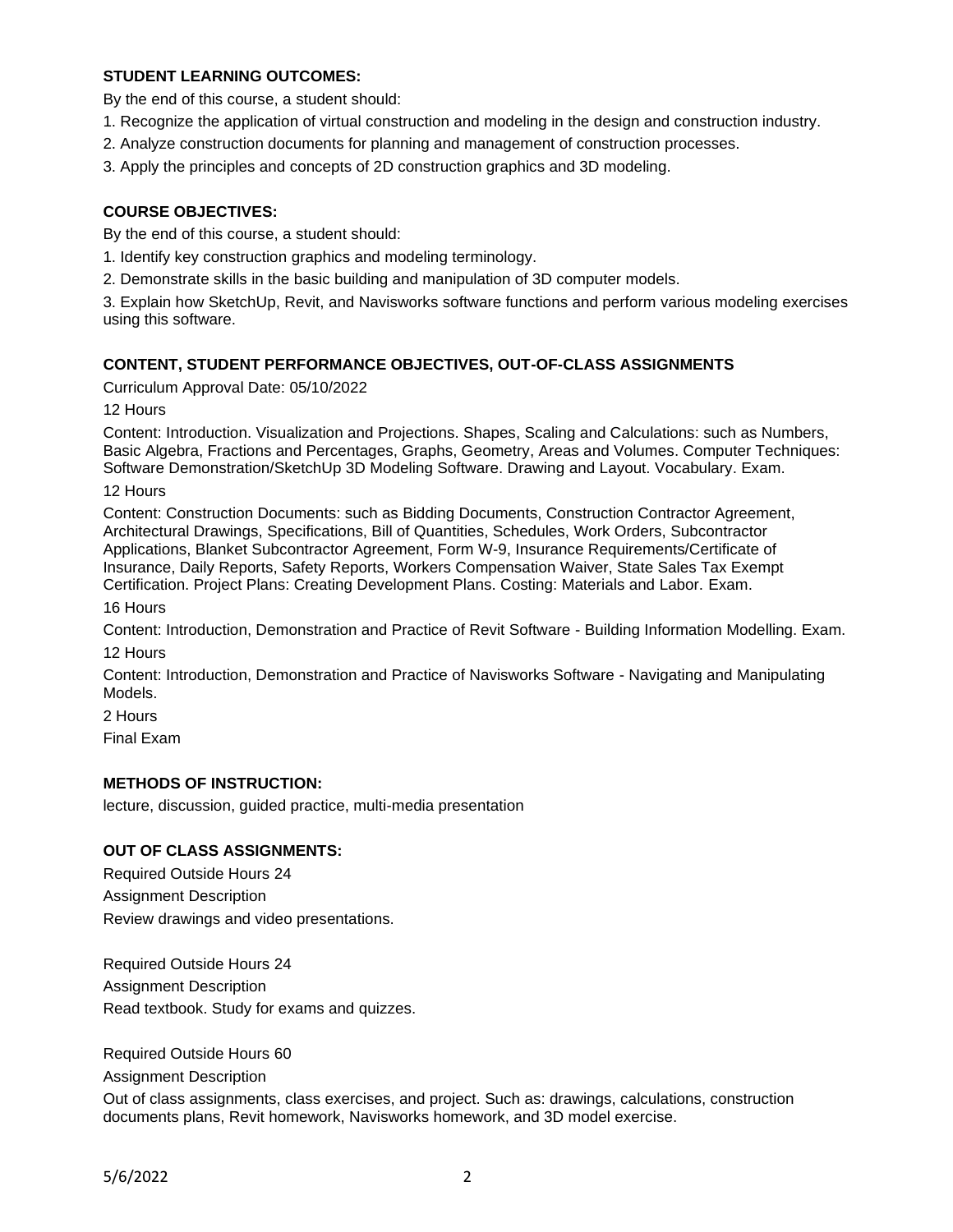# **METHODS OF EVALUATION:**

Problem-solving assignments Evaluation Percent 60 Evaluation Description 50% - 70% Assignments/Class Activities Skill demonstrations Evaluation Percent 20 Evaluation Description 10% - 20% Exercises Objective examinations Evaluation Percent 20 Evaluation Description 10% - 20% Exams/Quizzes

## **REPRESENTATIVE TEXTBOOKS:**

A Visual Dictionary of Architecture, 2nd Edition, Francis Ching, Wiley Publishing, 2011. ISBN: 978-0-470-64885-8 Rationale: Most current edition. This classic, bestselling reference is used in the field. 12th Grade Verified by: MS Word

## **REQUIRED OTHER TEXTBOOKS AND OTHER MATERIALS:**

Required course tools: (1) Laptop Computer (2) SketchUp 3D modeling software (student version available free online (3) Autodesk Revit Architecture and Navisworks software (student version available free online (4) Architectural scale, Engineering scale, straight edge (triangle), graph paper, pencils and eraser. Recommended Reference Texts: (1) Autodesk Revit Architecture by Eric Wing, Sybex Publishing (2) Mastering Autodesk Navisworks by Jason Dodds and Scott Johnson, Sybex Publishing

# **RECOMMENDED REFERENCE TEXTS:**

1. Architectural Graphics, Francis Ching. Wiley Publishing. (any edition) 2. Construction Mathematics, Virdi, Baker & Virdi. Routledge Publishing, 2nd edition.